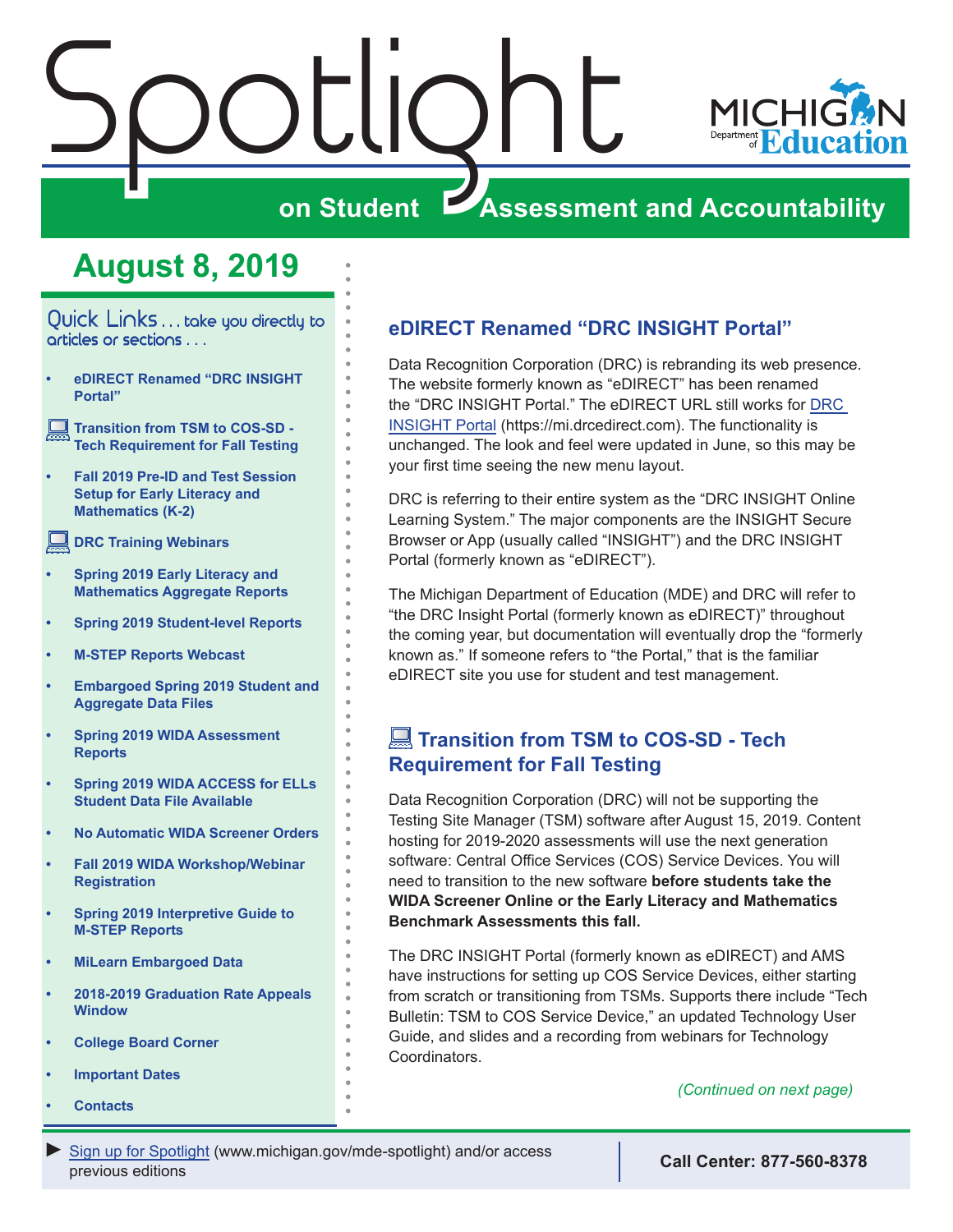<span id="page-1-0"></span>COS Service Devices integrate better with the Device Toolkit and allow you to use a single Service Device to support both WIDA and all statewide assessments. COS also has built-in load balancing, so districts can use a single Configuration for multiple buildings. (Multiple schools can use the same Configuration/ORG Unit ID. INSIGHT does not care which school "owns" the Configuration.)

**Note:** If you have TSMs, you will need to transition to COS Service Devices. Many people have thought they were "on Central Office" because the Device Toolkit was renamed "Central Office Services – Device Toolkit." That is just DRC's branding: "Central Office Services" is the umbrella over the Device Toolkit and Service Devices, the latter of which replaces TSMs.

If you have TSMs still listed in defunct or backup configurations in the Device Toolkit, remove them, or DRC will keep sending you reminders about transitioning.

## **Fall 2019 Pre-ID and Test Session Setup for Early Literacy and Mathematics (K-2)**

Pre-identification on the Office of Educational Assessment and Accountability (OEAA) Secure Site for the fall Early Literacy and Mathematics Benchmark Assessments (K-2) began August 1, 2019 and continues through the end of testing. Unlike other state assessments, the OEAA does not pre-identify students for the Early Literacy and Mathematics Benchmark Assessments. It is the responsibility of the district or school to pre-identify all students who will be participating.

 As a reminder, the test administration window for the Fall 2019 Early Literacy and Mathematics Benchmark Assessments is **Monday, September 9 – Friday, October 4, 2019**. These benchmark assessments are only available online and for students in kindergarten, first, and second grades. For the fall administration, there are several options to use for pre-identification:

- Districts can upload an Early Roster file in the Michigan Student Data System (MSDS) to pre-identify students. This is a file that is loaded by the district MSDS person (usually the district pupil accounting person) with a roster of students and an added component to identify the student for state testing. You will need to work with your district MSDS person for this option.
- The MSDS Copy function on the Secure Site can be used to copy student data from MSDS into the OEAA Secure Site for pre-identification. This does not involve your district MSDS person. It is important to note when using this function that you will need to search using the student's grade in the 2018-2019 school year and to place them in the appropriate grade for the 2019-2020 school year. You would not be able to use this function for incoming kindergarten students because they would not yet be enrolled in MSDS in your school.
- Students can be loaded to the OEAA Secure Site in .csv or .txt file using our format located in the Pre-ID File Format document, which is located on the login page of the [Secure Site](http://www.michigan.gov/oeaa-secure) (www.michigan.gov/ oeaasecure). You may need to enlist the help of your district MSDS person for this process.
- Students can be pre-identified one student at a time using the Student Search function on the Secure Site. This process is simple, but may not be practical when pre-identifying large groups of students.

Once students have been pre-identified in the Secure Site for the Early Literacy and Mathematics assessment, they will need to be put into online test sessions.

- **August 1–13, 2019:** Test Sessions can be created in the OEAA Secure Site. Students who have been placed into an online testing session on the Secure Site by August 13, 2019 will have their test sessions copied into DRC INSIGHT Portal (formerly eDirect).
- **August 23, 2019:** Students who are preidentified in the Secure Site by August 13 will be available to schools in DRC INSIGHT Portal (formerly eDirect).

#### *(Continued on next page)*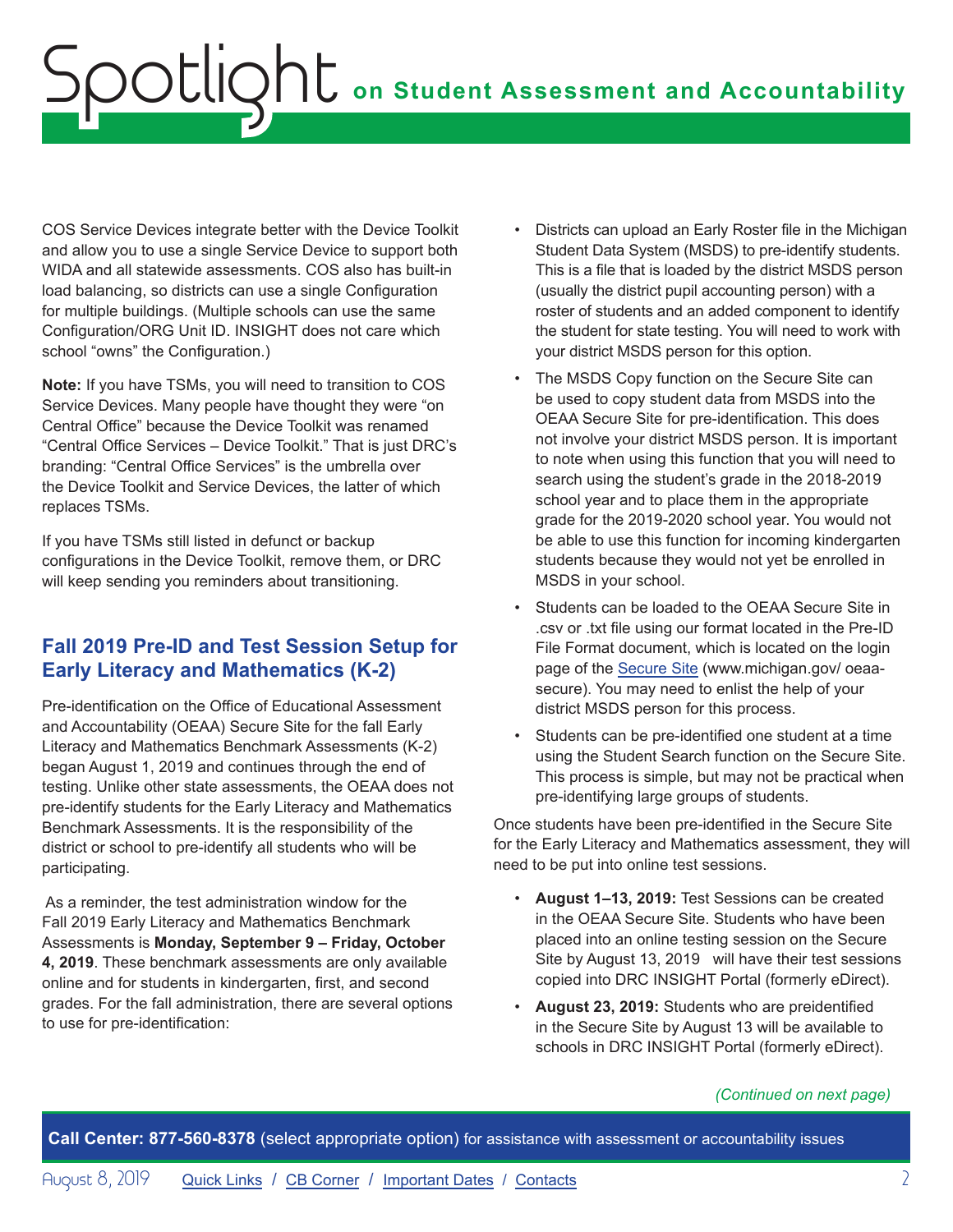<span id="page-2-0"></span>Starting on August 23, students pre-identified on the Secure Site from August 17 through October 4 will be copied into DRC INSIGHT Portal (formerly eDirect) three times a day and will be available for online test management.

**Note:** Beginning August 14, any students pre-identified in the Secure Site must be added to a test session in DRC INSIGHT Portal (formerly eDirect)—beginning August 23—and not on the OEAA Secure Site. All students participating in the assessment must be pre-identified on the OEAA Secure Site to be copied into DRC INSIGHT Portal to manage the online testing. Instructions and more information about each of these pre-identification methods and for creating online test sessions can be found on the [Secure Site Training web page](http://www.michigan.gov/securesitetraining) (www.michigan. gov/securesitetraining) under the **Pre-Identification of Students** section.

## **DRC Training Webinars**

Data Recognition Corporation (DRC) is offering two webinars for the Fall 2019 Early Literacy and Mathematics Benchmark Assessments.

• **Technology Coordinator Training:** A recording of this training will be available in the [DRC INSIGHT](https://mi.drcedirect.com)  [Portal \(formly known as eDIRECT\)](https://mi.drcedirect.com) (https:// mi.drcedirect.com) on Friday, August 9, 2019 by the end of the day. To access the [Technology Coordinator](https://datarecognitioncorp.zoom.us/recording/play/SFFyF29WS6LOfb3rb1jWTGKx3bTmoInZYZWWH8qh-4sKHIyCS7H1iMfX2dAyv-jy?startTime=1565271821000)  [Training webinar](https://datarecognitioncorp.zoom.us/recording/play/SFFyF29WS6LOfb3rb1jWTGKx3bTmoInZYZWWH8qh-4sKHIyCS7H1iMfX2dAyv-jy?startTime=1565271821000), select General Information, Documents, and Audience: Technology Coordinator.

Because the same technology setup applies to the Benchmark Assessments, WIDA Screener and ACCESS for ELLs, and Spring 2020 testing, Technology Coordinators can use this webinar to prepare for the whole year.

• **District and Building Coordinators Training:** August 22, 2019 from 1:00 – 2:00 PM

[Click to Join](https://datarecognitioncorp.zoom.us/j/724995133) (https://datarecognitioncorp.zoom. us/j/724995133)

This webinar is recommended for new coordinators or returning coordinators who need a refresher.

Topics include:

- an overview of testing and 2019-2020 updates
- helpful online testing tips
- where to find important resources
- Q&A

A recordings of this training will be posted to [DRC INSIGHT](https://mi.drcedirect.com)  [Portal](https://mi.drcedirect.com) (formerly known as eDirect) by the end of the next day.

## **Spring 2019 Early Literacy and Mathematics Aggregate Reports**

The Early Literacy and Mathematics Benchmark Assessments aggregate-level Demographic Reports for the Spring 2019 administration are available in the Dynamic Score Reporting System through the [OEAA Secure Site](http://www.michigan.gov/oeaa-secure) (www.michigan.gov/oeaa-secure). Detailed directions for accessing reports can be found in the Dynamic Score Reporting Site User Guide, which is located on the [Early](www.michigan.gov/earlylitandmath)  [Literacy and Mathematics web page](www.michigan.gov/earlylitandmath) (www. michigan.gov/ earlylitandmath) under the Reporting section. Aggregatelevel reports include:

- Demographic Report
- Change Report:
	- $\cdot$  Fall to Spring
	- $\bullet$  Winter to Spring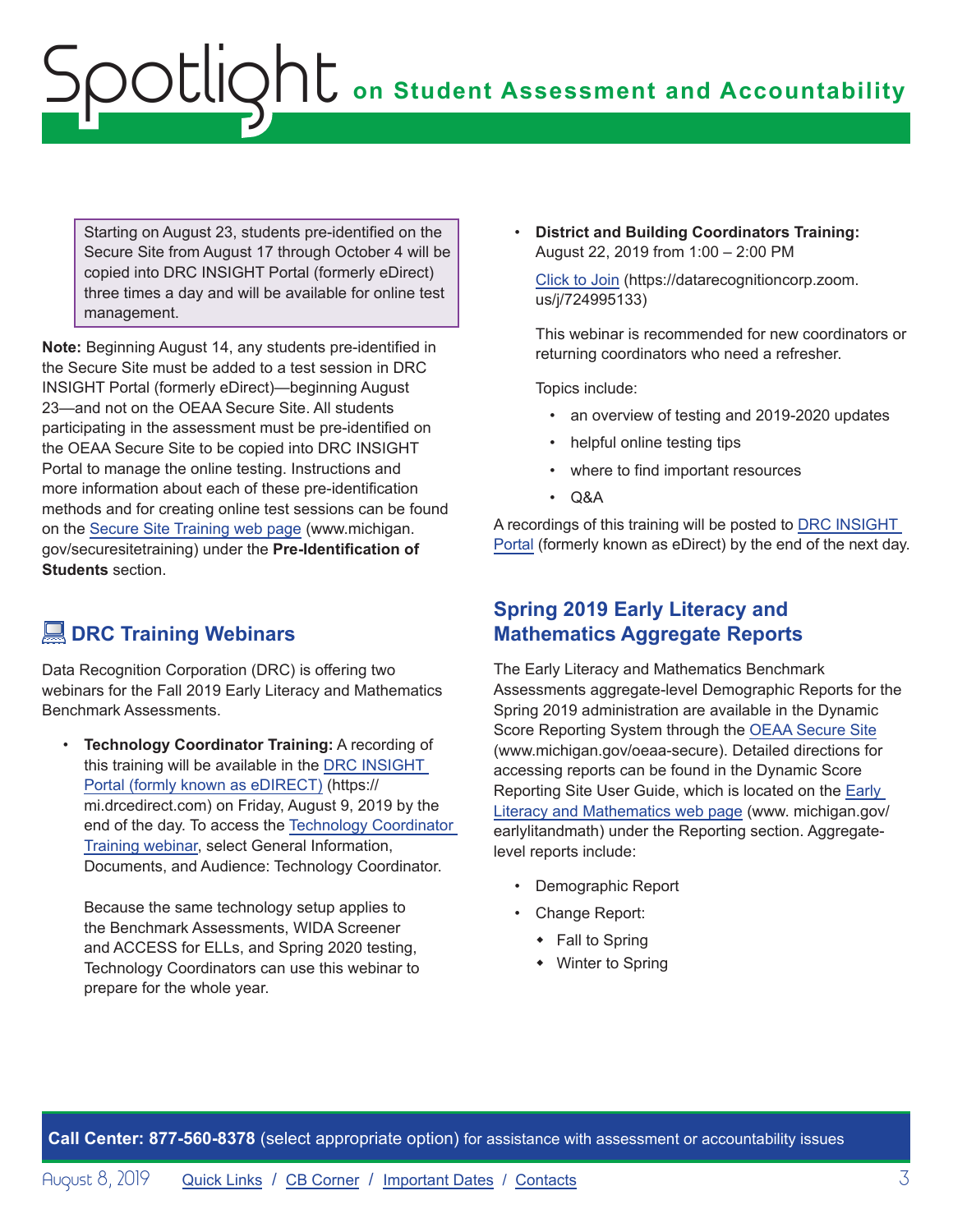## <span id="page-3-0"></span>**Spring 2019 Student-level Reports**

The final student-level reports for the Spring 2019 administrations of M-STEP, PSAT 8/9™ for grade 8, SAT® with Essay, and MI-Access are available in the Dynamic Score Reporting Site through the Office of Educational Assessment and Accountability (OEAA) Secure Site. Aggregate level reports will be released later this summer.

#### **M-STEP and MI-Access Student-level Reports**

currently available include:

- Individual Student Reports
- Student Roster Reports
- Student Overview Reports
- Online Parent Reports

### **PSAT 8/9 for 8th Grade and SAT with Essay**

**Student-level Reports** currently available include:

- Individual Student Reports
- Student Overview Reports
- Online Parent Reports

Printed Parent Reports and Student Record Labels will arrive in schools before September 1, 2019.

#### **New for 2019:**

- **Assessment selection section for M-STEP, PSAT 8/9, and SAT with Essay:** Users can now select which assessment reports to view: M-STEP, PSAT 8/9, or SAT with Essay. The site will default to the assessment selection based on which test cycle selection was made in the OEAA Secure Site. Once in the site, users can select either the M-STEP, PSAT 8/9, or SAT with Essay Reports.
- **Filter Options:** The new filters available in 2019 are Foster Care: Yes/No and Military Connected: Yes/No. These filters are available on the individual student reports in the filter pane area and are reported on the Demographic Reports
- **M-STEP Passage-based Writing Prompt:** On the Individual Student Report and Student Roster report for ELA only, the Passage-based Writing Prompt raw score is reported. The Passage-based Writing Prompt score is one portion of the Writing claim score. The score is reported as Points Earned out of Points Possible (PE/PP). Scores range from zero to four.
- **Growth Data:** Growth data will be available on the individual level reports after the initial release of reports – watch Spotlight for dates. Growth scores (formerly called Student Growth Percentiles [SGP]), Growth Target Scores (formerly called Adequate Growth Percentiles [AGP]), and Growth Target Timeframe scores will be reported.

To access your school's student-level reports, log into the OEAA Secure Site.

• To view **Final Reports**, select the **Reports** tab, then select **Dynamic Score Reports** in the drop-down menu. Next, select the Test Cycle, ISD, District, and School for your search criteria. Then, by selecting **Search** you will be directed to the Dynamic Score Reporting Site where you can view your reports.

Spring 2019 M-STEP, MI-Access, PSAT 8/9, SAT, and ACT WorkKeys test results are **EMBARGOED** until the public release of Spring 2019 assessment results later this summer. Districts and schools will be notified through the Spotlight when the embargo has been lifted.

**Important:** While individual student results may be shared with parents at this time, it is **not** permissible to share any school-, district-, or state-level results with parents, the community, or other external parties until the embargo is lifted by the Michigan Department of Education. School Board meetings are considered open meetings; therefore, the sharing of embargoed assessment results at these meetings is not permissible until the embargo is lifted.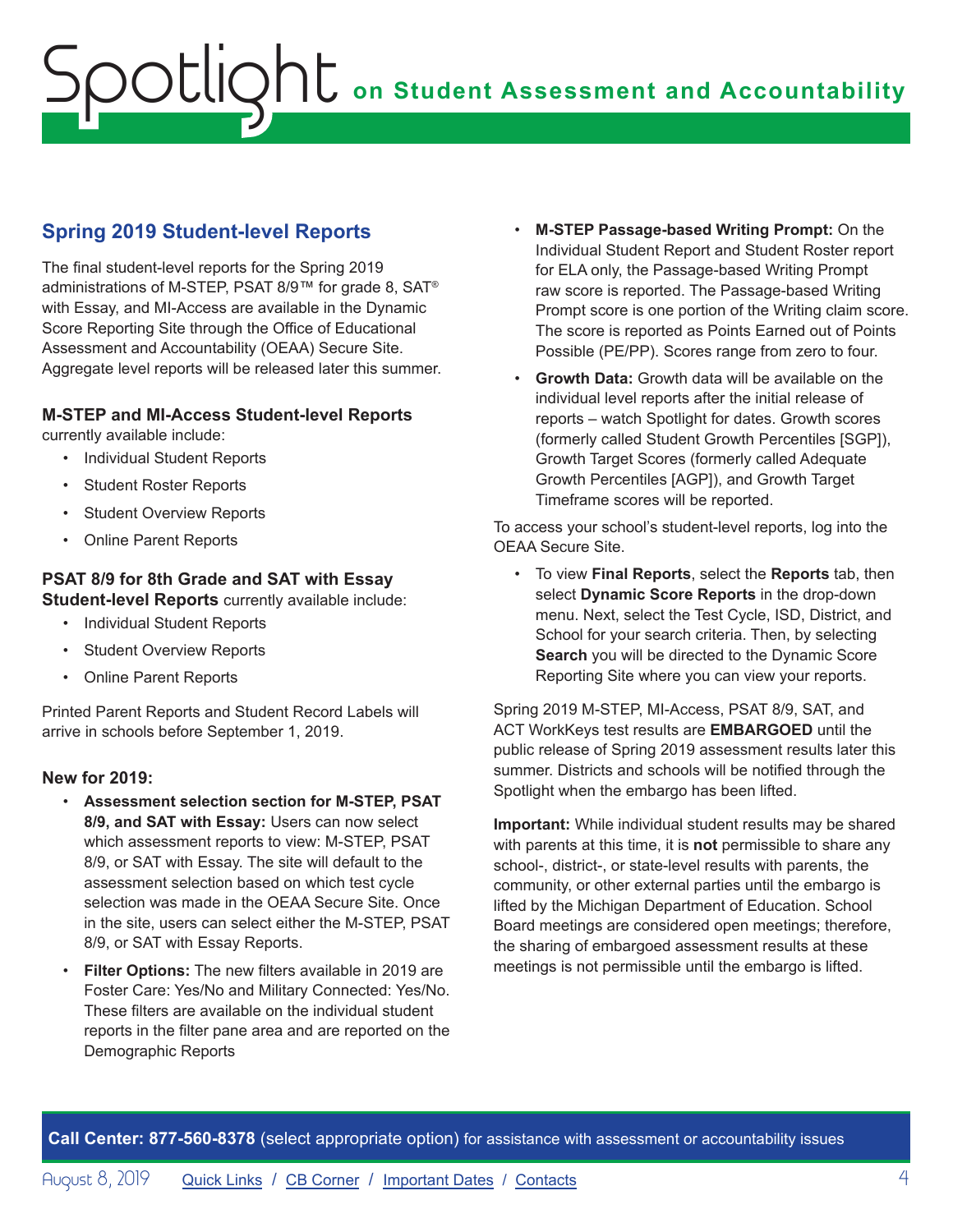## <span id="page-4-0"></span>**M-STEP Reports Webcast Now Available**

The 2019 M-STEP Final Reports Informational webcast and PowerPoint is currently available on the [M-STEP web](www.michigan.gov/mstep)  [page](www.michigan.gov/mstep) (www.michigan.gov/mstep) under the **What's New** and **Reporting** sections. This webcast includes important information about the 2019 M-STEP reports, as well as information about new reports and features available in the Dynamic score Reporting Site:

- **New Filters**
- New Growth Score Data
- Previews of New Reports to be released later this fall:
	- Claims Aggregate Report
	- Student Growth and Proficiency Report
	- \* Science Field Test Individual Student Report (ISR)
	- Science Field Test Summary Report

## **Embargoed Spring 2019 Student and Aggregate Data Files**

The Spring 2019 Assessment Administration Data Files are now available.

#### **Available Student Data Files:**

- M-STEP
- MI-Access
- ACT® WorkKeys®
- SAT® with Essay
- PSAT™ 10
- PSAT™ 8/9
- Early Literacy and Mathematics Benchmark Assessments (K-2)
- WIDA ACCESS and Alternate ACCESS for ELLs

#### **Available Aggregate Data files:**

- M-STEP
- SAT with Essay
- PSAT 10
- PSAT 8/9
- MI-Access (FI, SI, and P)
- WIDA ACCESS and Alternate ACCESS for ELLs
- Early Literacy & Mathematics Benchmark Assessments (K-2)

The data files are available to authorized users on the [Office](http://www.michigan.gov/oeaa-secure)  [of Educational Assessment and Accountability \(OEAA\)](http://www.michigan.gov/oeaa-secure)  [Secure Site](http://www.michigan.gov/oeaa-secure) (www.michigan.gov/oeaa-secure). To download your school student data file and/or aggregate data file, go to the **Reports** menu and select "Student Test Scores". Then select either Aggregate Data File or Student Data File from the drop-down menu.

With the exception of WIDA and Early Literacy and Mathematics Benchmark Assessments data files, all Spring 2019 student and aggregate data files are **EMBARGOED** until the public release of Spring 2019 assessment results later this summer. Districts and schools will be notified when the embargo has been lifted through the [Spotlight on](http://www.michigan.gov/mde-spotlight)  [Student Assessment and Accountability newsletter](http://www.michigan.gov/mde-spotlight) (www. michigan.gov/mde-spotlight).

**Important:** While *individual* student results may be shared with parents at this time, it is **not** permissible to share any school-, district-, or state-level results with parents, the community, or other external parties until the embargo is lifted by the Michigan Department of Education. School Board meetings are considered open meetings; therefore, the sharing of embargoed assessment results at these meetings is not permissible until the embargo is lifted.

## **Spring 2019 WIDA Assessment Reports**

Hard copy reports were expected to arrive in districts on **August 7, 2019**. Educators will be able to access scores and reports in the following ways.

• Electronic reports will be available for download via WIDA AMS. For information about how to access

*(Continued on next page)*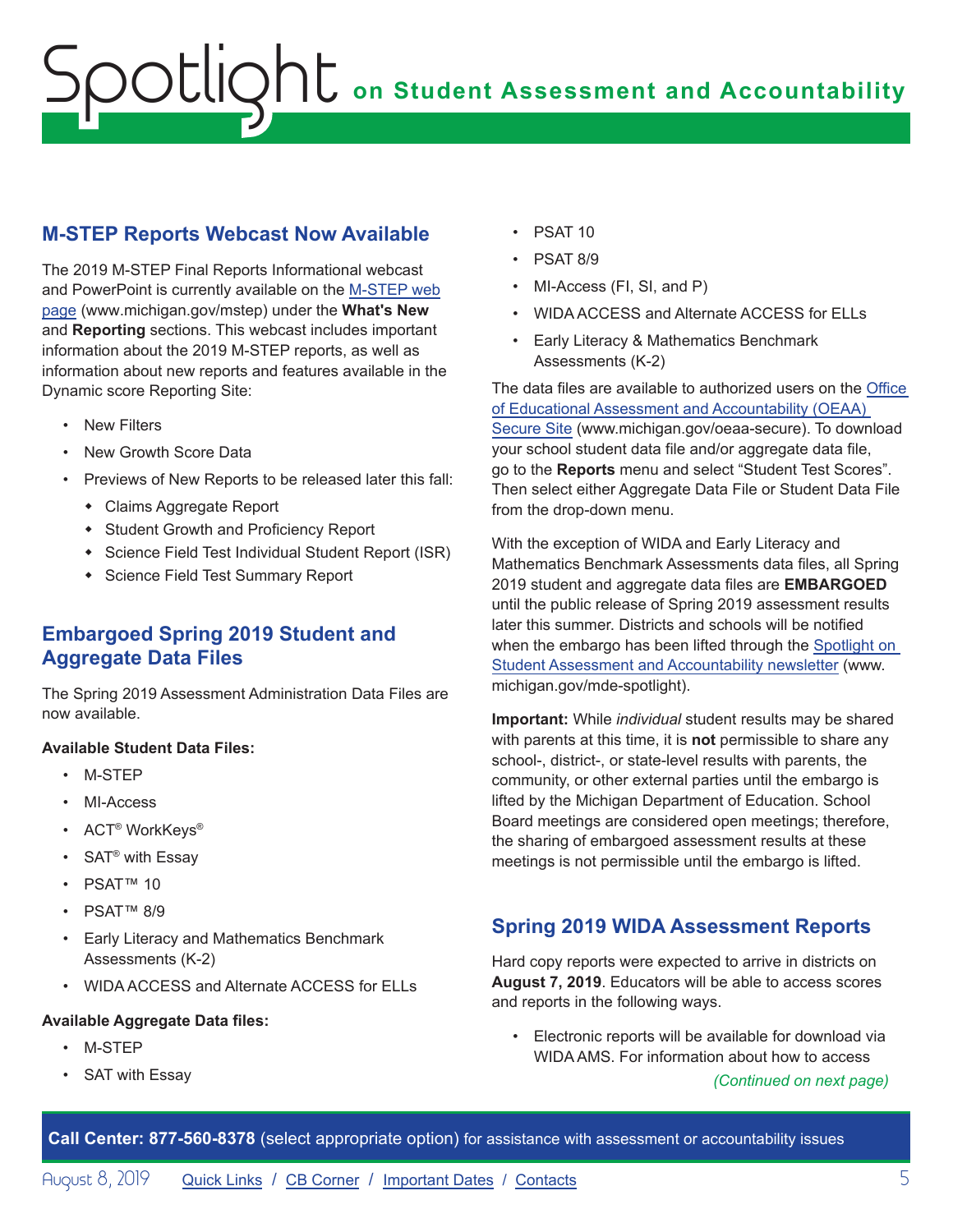<span id="page-5-0"></span>those reports, watch the online Accessing Score Reports Tutorial which is located in the [WIDA Secure](https://portal.wida.us)  [Portal](https://portal.wida.us) (https://portal.wida.us). Upon login, go to the ACCESS for **ELLs Training Courses Online Grades 1-12 tile**, then **Afterward**, and **Accessing Score Reports**.

• Individual Student Reports, Student Roster Reports, School Frequency Reports, and District Frequency Reports were shipped to arrive in districts by August 7, 2019. Educators should review the available resources on the [WIDA Scores and Reports web page](https://wida.wisc.edu)  (wida.wisc.edu) under **Assess**, then either **ACCESS for ELLs Scores and Reports** or **Alternate ACCESS Scores and Reports** to aid in their understanding of scores and reports.

Educators should also review the [ACCESS for ELLs](https://wida.wisc.edu/sites/default/files/resource/Interpretive-Guide.pdf)  [Interpretive Guide for Score Reports](https://wida.wisc.edu/sites/default/files/resource/Interpretive-Guide.pdf) and the [Alternate](https://wida.wisc.edu/sites/default/files/resource/Alt-Interpretive-Guide.pdf)  [ACCESS for ELLs Interpretive Guide for Score Reports.](https://wida.wisc.edu/sites/default/files/resource/Alt-Interpretive-Guide.pdf)

Student level scores have been available for download in a Student Data File via the MDE Secure Site since June 21, 2019.

## **Spring 2019 WIDA ACCESS for ELLs Student Data File Available**

To download your school's student data files, log into the [OEAA Secure Site](http://www.michigan.gov/oeaa-secure) (www.michigan.gov/oeaa-secure), go to the **Report** menu, and select "Student Test Scores". These student data files contain only student-level data.

For the most up-to-date instructions on reporting EL exits appropriately in the Michigan Student Data System (MSDS), districts should use the [English Learner \(EL\) Exit Reporting](https://www.michigan.gov/documents/mde/18-19_EL_Exit_Reporting_Guidelines_657839_7.pdf)  [Guidelines](https://www.michigan.gov/documents/mde/18-19_EL_Exit_Reporting_Guidelines_657839_7.pdf) document located on the [WIDA web page](www.michigan.gov/wida) (www. michigan.gov/wida) under **What's New**.

If you have questions accessing the Student Data File from the OEAA Secure Site, send an email to [mde-oeaa@](mailto:mde-oeaa%40michigan.gov?subject=) [michigan.gov](mailto:mde-oeaa%40michigan.gov?subject=), or call 877-560-8378 and press option 3.

## **No Automatic WIDA Screener Orders**

The Office of Educational Assessment and Accountability (OEAA) will not be placing automatic WIDA Screener material orders for schools for the 2019/20 school year. However, school districts can begin placing WIDA Screener orders (grades 1–12) for the 2019/20 school year using the [WIDA Screener Order Form](https://www.michigan.gov/documents/mde/WIDA_Paper_Screener_Fillable_Order_Form_654070_7.pdf) found on the [WIDA web](www.michigan.gov/wida)  [page](www.michigan.gov/wida) (www.michigan.gov/wida). To ensure districts receive materials in time for screening incoming students at the beginning of the 2019/20 school year, orders should be placed as soon as possible. After August 9, 2019, the MDE cannot guarantee rapid fulfillment of orders for districts to screen students at the beginning of the school year.

**Screening students using the online test is the default mode through which students should be assessed.** However, some students may benefit from taking the paper/ pencil form of the assessment. These students may be recent arrivals (attended U.S. schools for 12 months or less) or may have a disability that might require them to take the paper/pencil form of the Screener. Although over-ordering is not encouraged, districts should order enough materials to account for these scenarios in a given school year.

## **Fall 2019 WIDA Workshop/Webinar Registration**

The Office of Assessment and Accountability (OEAA), the Office of Educational Supports (OES), and WIDA are offering a webinar and two free workshops this fall that may be of interest to school improvement teams, building- and district-level administrators, Title III directors, English Learner (EL) educators, WIDA test coordinators, and content area teachers. The workshops are designed to aid educators in using student achievement results in meaningful and appropriate ways for instructional and school improvement purposes, as well as to provide in-depth training for administering the Screener Online assessment. Space is limited, so early registration is recommended.

#### *(Continued on next page)*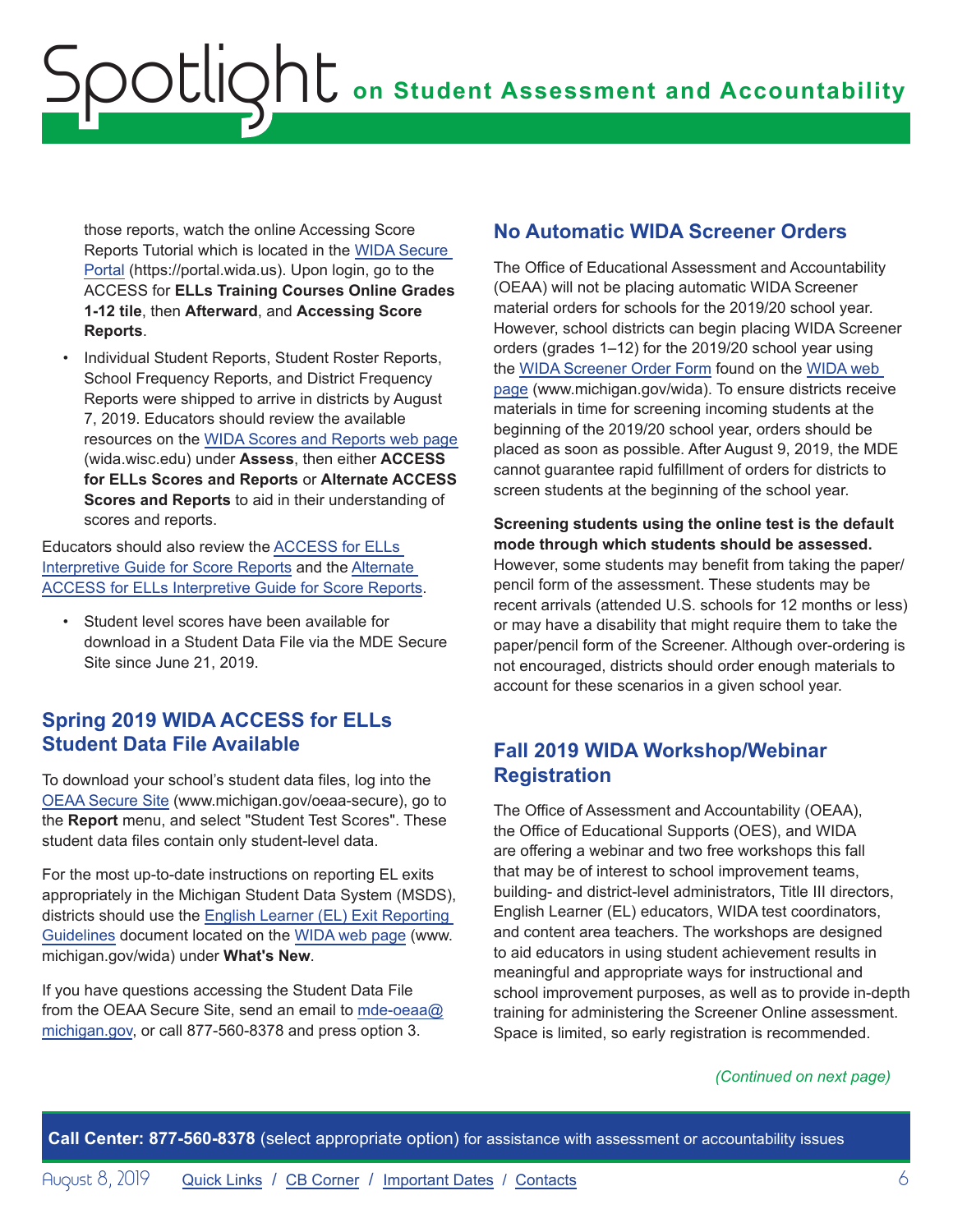Additional WIDA workshops will be announced later this summer, so keep watching the Spotlight for more details.

#### **Workshop 1: WIDA Screener Online Training**

This workshop is designed for test administrators of the online WIDA Screener English language proficiency assessment in grades 1–12. During this training, participants will work collaboratively to strengthen their understanding of the administration of WIDA Screener Online. This includes learning to administer the online assessment to students. Attention will be given to developing inter-rater reliability when scoring the speaking and writing domains. Participants will utilize a multitude of practice items to be scored with the scoring scales.All participants must have computers or tablets and an internet connection to access sample items and the WIDA Assessment Management System (AMS).

A light continental breakfast and lunch will be provided.

**Date of Workshop:** Tuesday, August 20, 2019 from 9:00 AM to 4 PM (8:00 to 9:00 AM registration and breakfast)

**Location:** Michigan Department of Education 608 W. Allegan St. Lansing, MI 48933 Ottawa 3 Conference Room

[Registration link](https://www.eventbrite.com/e/wida-screener-online-training-tickets-63866370032) (https://www.eventbrite.com/e/widascreener-online-training-tickets-63866370032)

#### **Workshop 2: Leading Schools for Multilingual Learner Achievement**

This is a two-day workshop for school principals and administrators only, who are responsible for making school improvement decisions.

The purpose of this workshop is for school leaders to reflect on their school's policies and systems in order to craft a personal leadership action plan that promotes equitable educational opportunities for multilingual learners. Specific topics addressed will include policy; instructional leadership; and collaborative relationships between students, teachers, families, and data teams that are necessary for multilingual learners to thrive. Participants will engage in interactive tasks related to equitable instruction for multilingual learners, discussions and reflections, video analysis, and action planning.

A light continental breakfast and lunch will be provided.

**Date of Workshop:** Tuesday, October 1 *and* 2, 2019 from 9:00 AM to 4:00 PM (8:00 to 9:00 AM registration and breakfast)

**Location:** Wayne Community College – Downriver Campus 21000 Northline Rd, Taylor MI 48180 EPAC 5 & 6

[Registration link](https://wida-leading-schools-el-achievement.eventbrite.com) (https://wida-leading-schools-elachievement.eventbrite.com)

#### **Webinar 1: Screener Online Overview**

This is a great introductory overview of the WIDA Screener Online and will benefit new WIDA test coordinators.

The WIDA Screener Online is an English language proficiency assessment given to incoming students in grades 1–12, to assist educators with the identification of students as English language learners (ELLs). WIDA Screener Online assesses the four language domains of Listening, Speaking, Reading, and Writing. The purpose of this assessment is to help educators make decisions about whether a student is a candidate for English language support services.

Once you are registered, you will be sent directions on how to attend the webinar.

**Date of Webinar:** Wednesday, September 11, 2019 from 10:00 to 11:00 AM

[Registration link](https://www.eventbrite.com/e/wida-screener-overview-webinar-registration-68023725795) (https://www.eventbrite.com/e/widascreener-overview-webinar-registration-68023725795)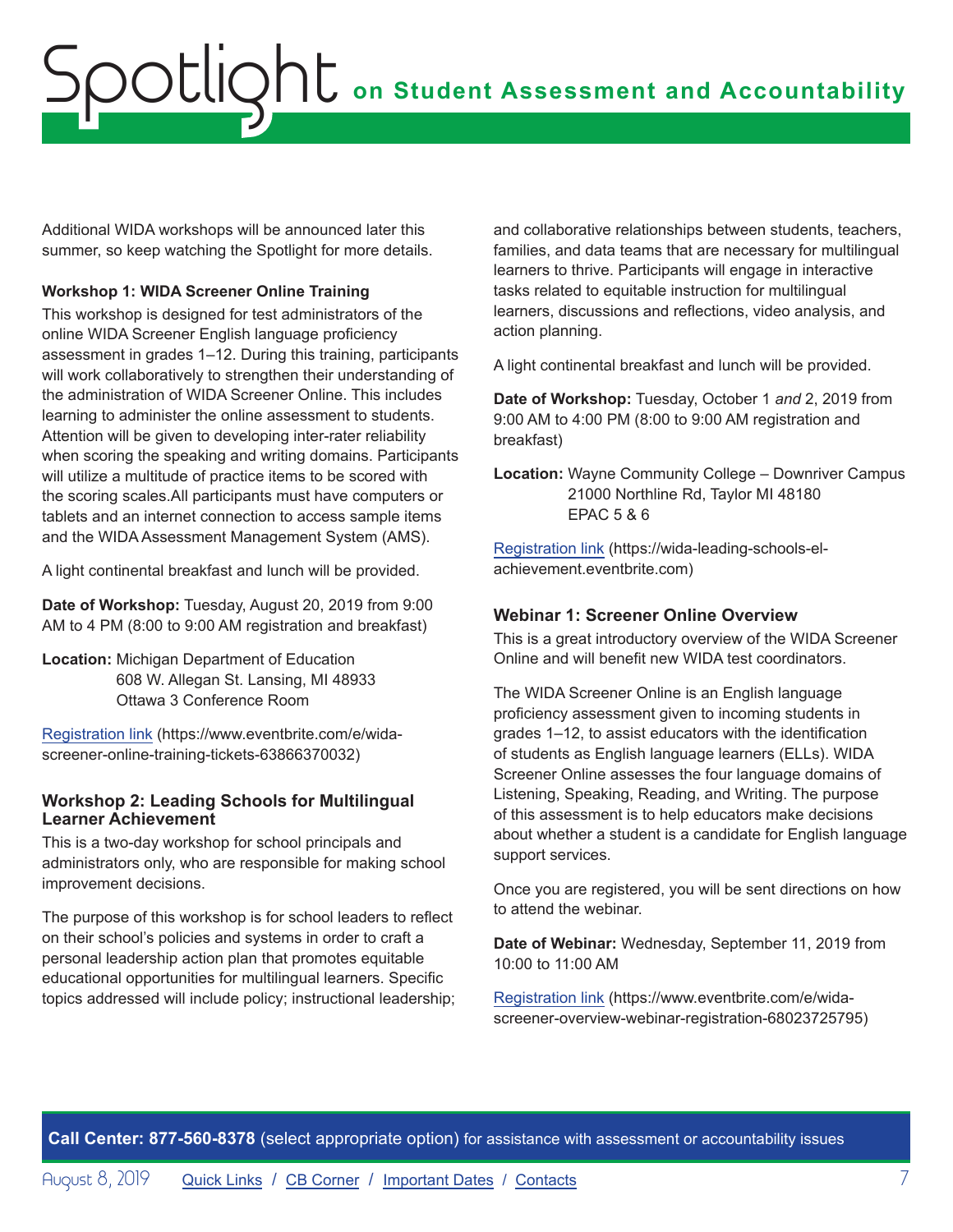### <span id="page-7-0"></span>**Spring 2019 Interpretive Guide to M-STEP Reports**

The [Spring 2019 Interpretive Guide to M-STEP Reports](https://www.michigan.gov/documents/mde/2019_Interpretive_Guide_to_M-STEP_Reports_661956_7.pdf) is now available on the [M-STEP web page](www.michigan.gov/mstep) (www.michigan. gov/mstep) under the **What's New** and **Reporting** sections.

The Interpretive Guide to M-STEP Reports provides educators with important information about scoring, the data contained in each report, the reports that are available in the Dynamic Score Reporting Site, and the functionality of each report.

#### **New Reports Coming Soon include:**

- **Claims Aggregate Report:** This new report will provide aggregated claim score data by school, district, and state overall and by demographic group for FLA and mathematics.
- **Student Growth and Proficiency Report:** This new report will provide individual student scale score, performance level, and growth data. Student growth is plotted against the student's scale score and performance level to show student achievement against growth data.
- **Science Field Test ISR: This new report will provide** individual student raw score percentage of points earned on the Science Field Test.
- **Science Field Test Summary Report:** This updated report will display aggregated raw score percentage of points earned in quartiles, showing the range of observed scores by aggregate group, the mean percentage of points earned, and the median percentage of points earned.

**Note regarding Science Field Test reports:** These reports are based on data from field test items. The M-STEP Science Field Test data is used to determine how well the field test items measure the intended standards. This data is not intended to provide proficiency information in relation to the Michigan K-12 science standards or domains.

Sections for each of these new reports will be added to the Interpretive Guide to M-STEP Reports when these reports become available.

thearn **MICHIGAN LINKED EDUCATIONAL ASSESSMENT REPORTING NETWORK** 

### **MiLearn Embargoed Data**

Educators in districts that are part of The Michigan Linked Educational Assessment Reporting Network (MiLearn) will have the opportunity to view embargoed data starting the week of August 12, 2019. This is the first year in which MiLearn users will have the chance to view data prior to the embargo being lifted. With the opportunity to view embargoed data, MiLearn users must adhere to the Michigan Department of Education (MDE) embargo notice:

- The Spring 2019 summative assessment (M-STEP, MI-Access, PSAT 8/9, and SAT with Essay) reports and data are embargoed until the public release of the Spring 2019 assessment results later this summer. Districts and schools will be notified through the Spotlight on Student Assessment and Accountability Newsletter when the embargo has been lifted.
- **Important:** While individual student results may be shared with parents when they become available, it is not permissible to share any school-, district-, or state-level results with parents, the community, or other external parties until the embargo is lifted by the MDE. School Board meetings are considered open meetings; therefore, the sharing of embargoed assessment results at these meetings is not allowed until the embargo is lifted.

#### **Educator Reports for 2019 Assessments**

available in MiLearn, dependent on user access are:

- M-STEP
	- Student Overview Report
	- Student Roster

#### *(Continued on next page)*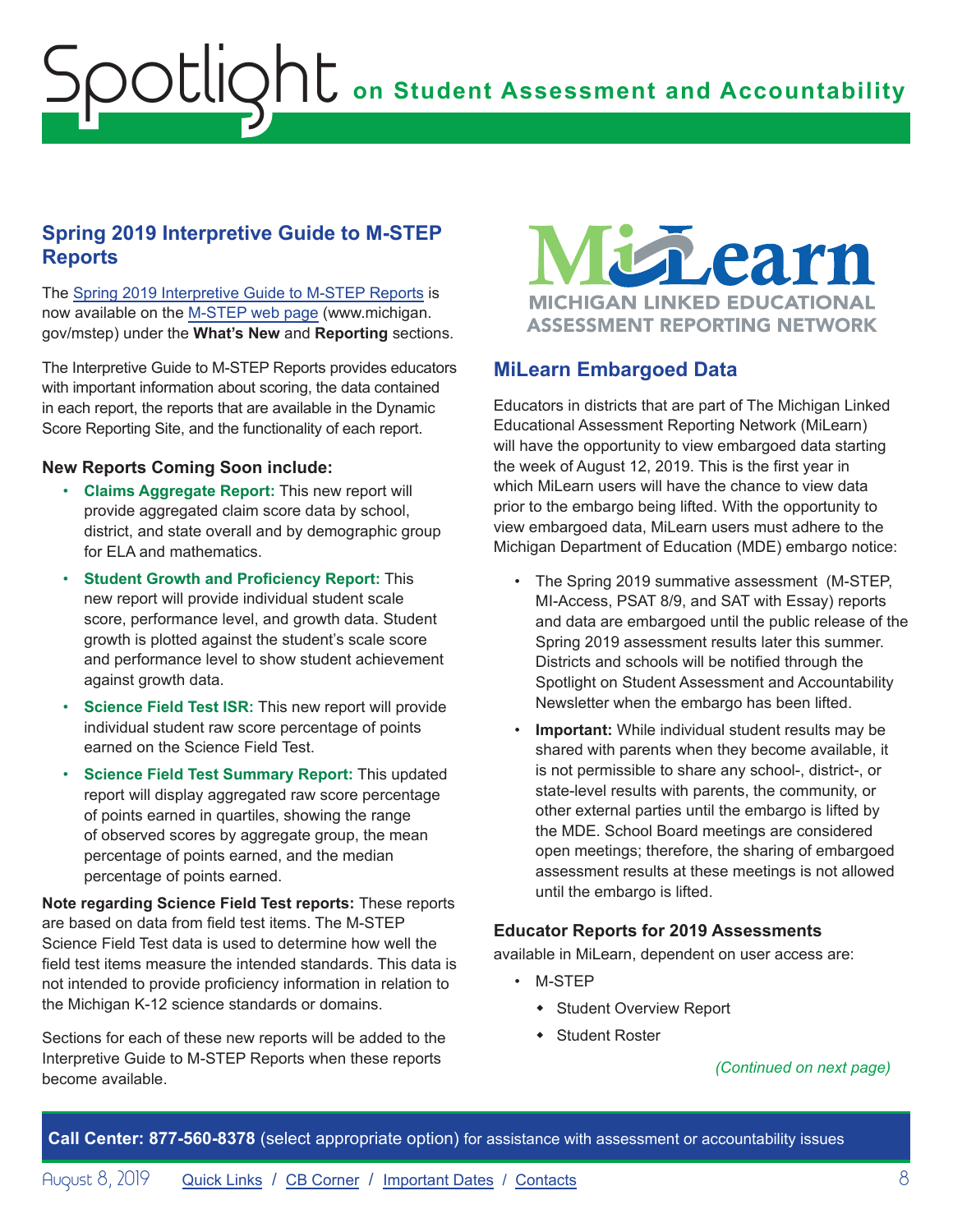- <span id="page-8-0"></span>• WIDA ACCESS for ELLs 2.0
	- Student Detail Report
	- Student Roster Report
	- **\*** School Frequency Report
- WIDA Alternate ACCESS for ELLs
	- Student Detail Report
	- Student Roster Report
	- School Frequency Report
- MI-Access Supported Independence
	- Individual Student Report
	- Student Roster Report
- MI-Access Participation
	- Individual Student Report
	- Student Roster Report
- MI-Access Functional Independence
	- Individual Student Report
	- Student Roster Report

MiLearn, a free service provided by the Michigan Department of Education to local school districts allows parents, students, and educators to view state assessment results online through the district's Student Information System (SIS).

Your school can take advantage of this free service if:

- you have one of these student information systems
	- $\leftarrow$  PowerSchool
	- $\bullet$  MISTAR
	- $\bullet$  Skyward®
	- $\bullet$  Synergy<sup>®</sup>
- your district utilizes the Michigan Data Hub

Districts using Infinite Campus Student Information System will soon have access to MiLearn.

### **2018-2019 Graduation Rate Appeals Window**

The Center for Educational Performance and Information (CEPI) opened the 2018-2019 Graduation Rate Appeals Window (appeals window) on July 19, 2019 in the Michigan Student Data System (MSDS). Appealable Graduation Rates were published in the Graduation and Dropout (GAD) application on August 7, 2019. Communications were sent by CEPI to all schools and districts at these times; however, we wanted to follow up on that communication to stress the importance of ensuring graduation rate data are carefully reviewed and any necessary corrections are made at this time. Graduation rates are an important part of accountability calculations, and graduation rate data from the 2018-2019 school year, once finalized (September 11, 2019), cannot be changed. If you have not already done so, you should now take advantage of the opportunity to review and potentially appeal your graduation rate data for the 2018-2019 school year. During the appeals window, you can report end-of-summer graduates, submit cohort year changes, update exit status, and request unique identification code (UIC) linking.

#### **Graduation rates can only be appealed during the Graduation Rate Appeals window in the MSDS through September 11, 2019.**

It is imperative that you review your graduation rate data during the appeals window; these data will impact 2019- 2020 accountability results. While we are fully committed to ensuring accurate data in graduation rate reporting, we must also meet certain reporting deadlines which do not allow us to change data after the graduation rate appeals window has closed. Please take time to review these data now to ensure your school and district graduation rates are accurate.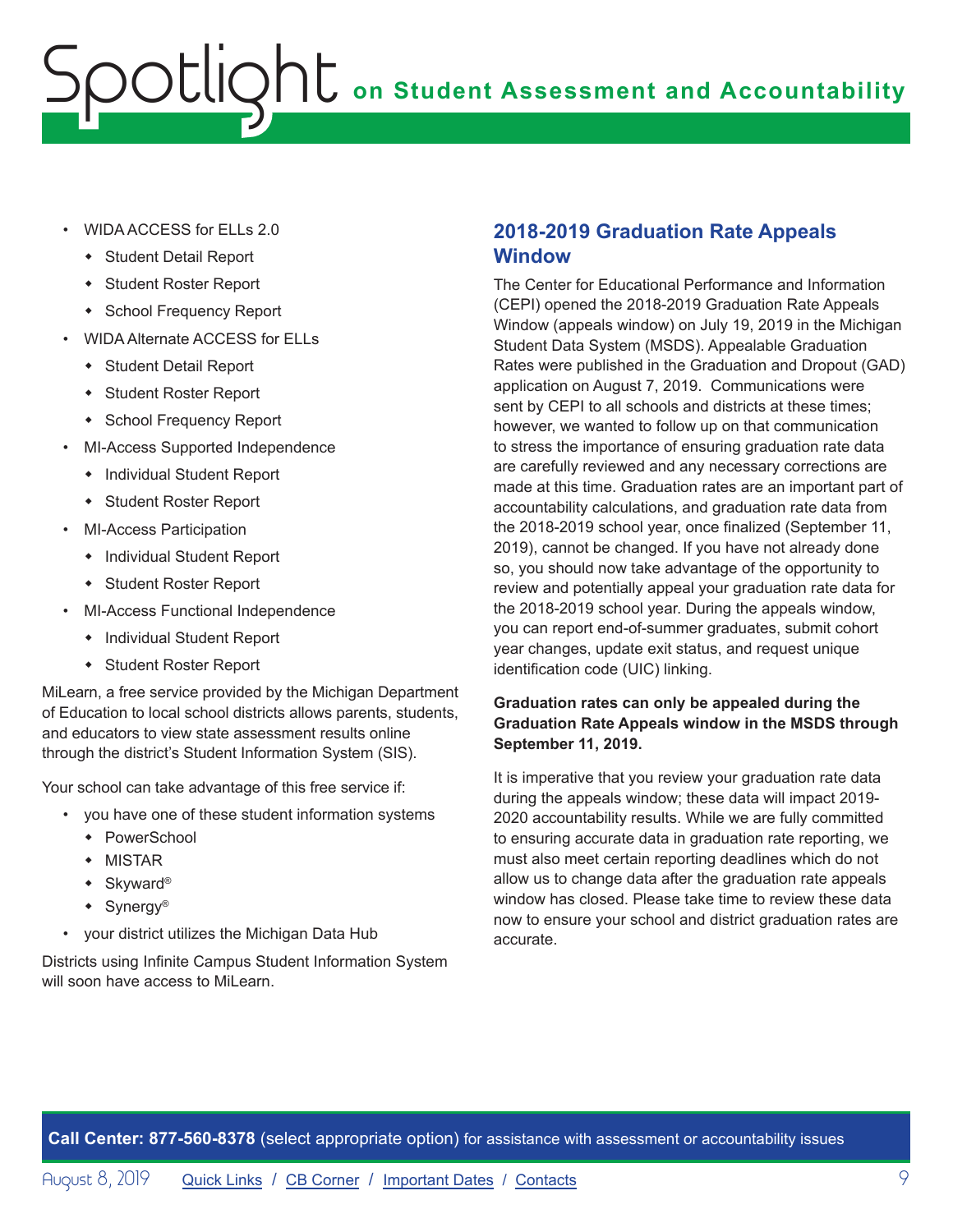For the most up-to-date information on the appeals window, visit the [CEPI MSDS Graduation and Dropout](http://www.michigan.gov/cepi/0,1607,7-113-986_50502_56418---,00.html)  [Information web page](http://www.michigan.gov/cepi/0,1607,7-113-986_50502_56418---,00.html). This web page includes numerous user support materials, including a user guide, frequently asked questions, and a summary of district action needed. If you have any questions, send an email message to CEPI customer support at [CEPI@michigan.gov](mailto:CEPI%40michigan.gov?subject=) or call 517-335- 0505 (option 3). Provide your name, telephone number (including area code and extension), and school/district name along with your message.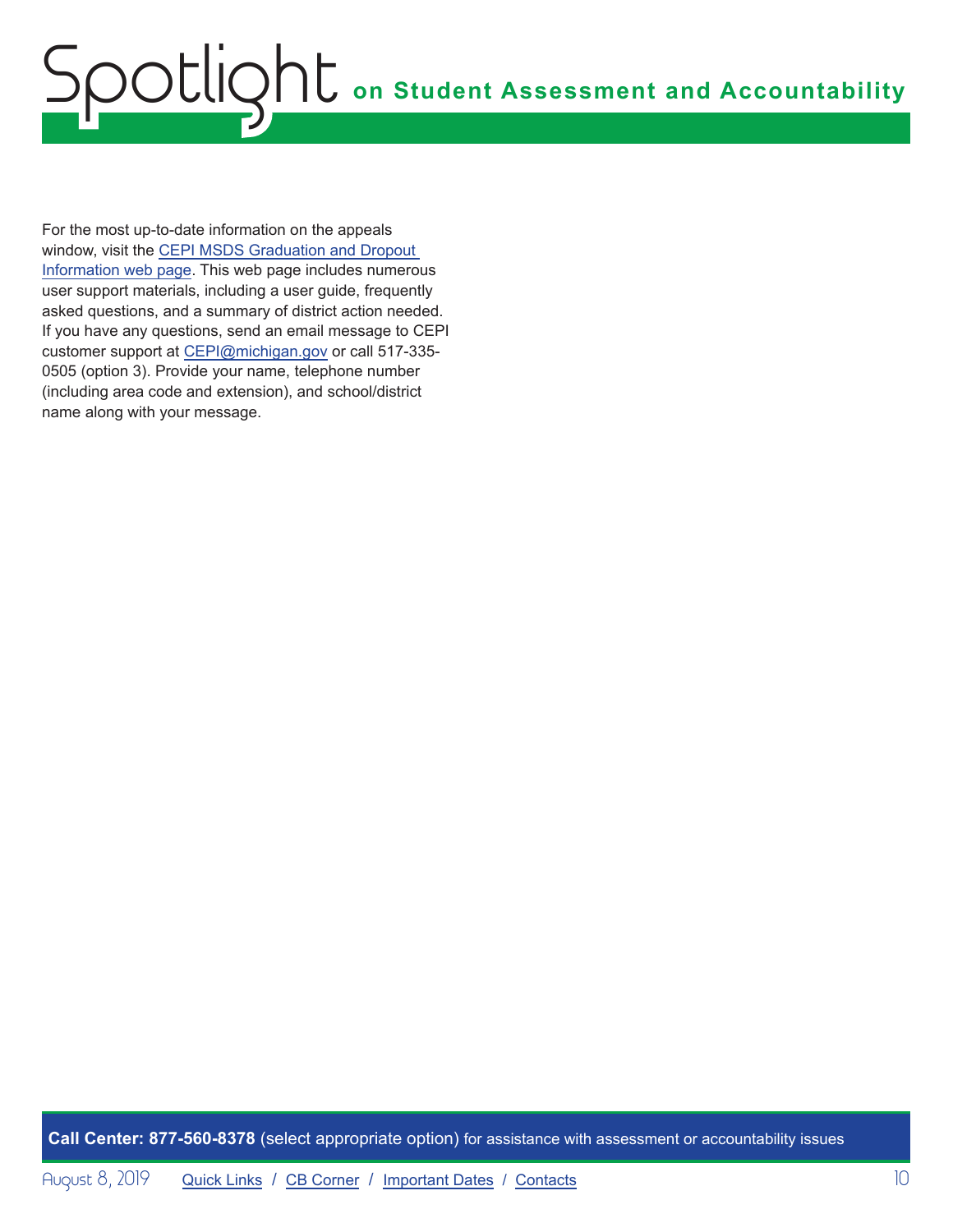## <span id="page-10-1"></span>College Board Corner

<span id="page-10-0"></span>ootlic

 *Information on SAT*®*, PSAT*™ *8/9, and PSAT*™*10 provided by the College Board*

### **Questions about Spring PSAT 8/9, PSAT 10, or SAT?**

- call the Michigan Educator Hotline: 866-870-3127 (select Option 1)
- email [michiganadministratorsupport@](mailto:michiganadministratorsupport%40collegeboard.org?subject=) [collegeboard.org](mailto:michiganadministratorsupport%40collegeboard.org?subject=)

## **Getting Ready for 2020 – Save the Date for Fall Implementation Workshops**

Implementation workshops are free and provide information about the Michigan-provided SAT with Essay, PSAT 10, and PSAT 8/9 for grades 8 and 9 in the spring of 2020. The workshop is important for building administrators and building test coordinators. Learn about the latest enhancements and changes for the spring administration, preparing for and administering the College Board exams, spring implementation timelines, and about our professional development offerings to prepare you for Spring 2020.

#### **Schools that will administer the PSAT 8/9 for grade 8 are HIGHLY encouraged to attend.**

The College Board is partnering with MCAN (Michigan College Access Network) to provide SCECHs to registered participants.

[Workshop Registration](http://www.collegeboard.org/michiganworkshops) (www.collegeboard.org/ michiganworkshops)

| <b>Date</b> | Location                                        | City                 |
|-------------|-------------------------------------------------|----------------------|
| 10/1/2019   | Genesee ISD                                     | Flint                |
| 10/1/2019   | Macomb ISD                                      | Clinton<br>Township  |
| 10/2/2019   | <b>Wayne County</b><br><b>Community College</b> | Wayne                |
| 10/7/2019   | Oakland ISD                                     | Waterford            |
| 10/8/2019   | Menominee ISD                                   | Menominee            |
| 10/10/2019  | Kalamazoo RESA                                  | Portage              |
| 10/11/2019  | Ingham ISD                                      | Lansing              |
| 10/11/2019  | Jackson ISD                                     | Jackson              |
| 10/11/2019  | St. Joseph ISD                                  | Centreville          |
| 10/24/2019  | Clare-Gladwin RESD                              | Clare                |
| 10/24/2019  | Delta Schoolcraft ISD                           | Escanaba             |
| 10/25/2019  | <b>Copper Country ISD</b>                       | Hancock              |
| 10/28/2019  | Kent ISD                                        | <b>Grand Rapids</b>  |
| 10/29/2019  | Marquette-Alger ISD                             | Marquette            |
| 10/30/2019  | Eastern UP ISD                                  | Sault Ste.<br>Marie  |
| 10/30/2019  | Traverse Bay Area ISD                           | <b>Traverse City</b> |
| 11/1/2019   | Alpena-Montmorency-<br>Alcona ESD               | Alpena               |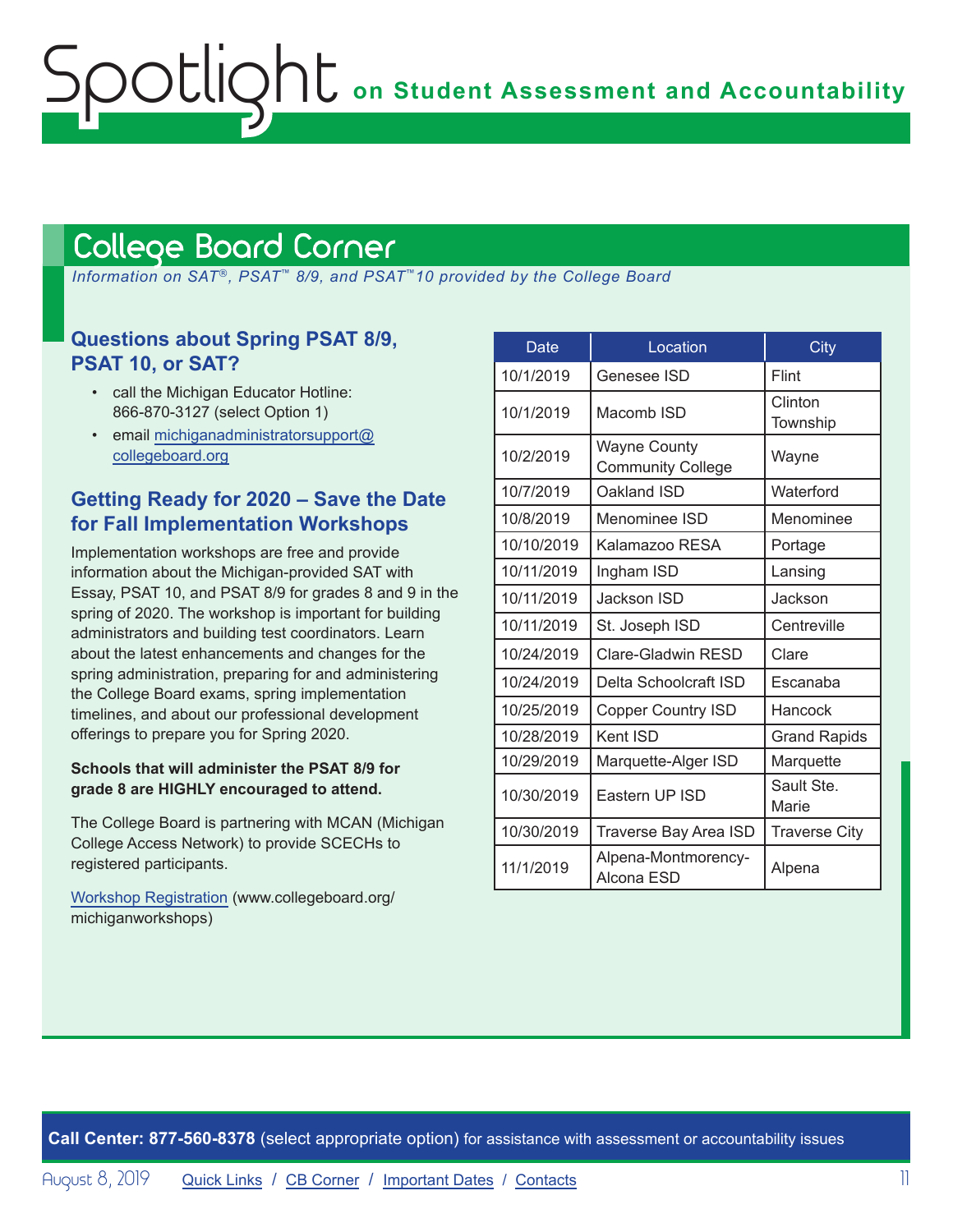## <span id="page-11-1"></span><span id="page-11-0"></span>**Important Dates**

## **August 2019**

## **Act WorkKeys**

#### **August 9, 2019:**

• Receive **ACT WorkKeys** score reports

## **WIDA**

#### **August 20, 2019, 9:00 AM to 4:00 PM:**

• **Workshop 1: WIDA Screener Online Training Location:** Michigan Department of Education, 608 W. Allegan St,. Lansing, MI 48933 Ottawa 3 Conference Room [Registration link](https://wida-screener-online-ta-training.eventbrite.com) (https://wida-screener-online-tatraining.eventbrite.com)

## **Early Literacy and Mathematics**

#### **Now – October 4, 2019**

• Pre-identification of students on the OEAA Secure Site for the fall **Early Literacy and Mathematics Benchmark Assessments (K-2)**

#### **August 22, 2019 from 1:00 – 2:00 PM**

• **District and Building Coordinators Training**  [Click to Join](https://datarecognitioncorp.zoom.us/j/724995133) (https://datarecognitioncorp.zoom. us/j/724995133) – this webinar is recommended for new coordinators or returning coordinators who need a refresher

## **September 2019**

#### **Now – September 11, 2019**

• **Graduation Rate Appeals** window

#### **Now – September 11, 2019 at 11:59 PM:**

• **MSDS Student Record Maintenance (SRM) Collection** – English Learner (EL) Exits must be reported and certified in the SRM using an [As of Date] between 7/1/2019 and 8/31/2019 AND an [EL/ LEP Exit Date] on or before June 30, 2019

## **Early Literacy and Mathematics**

#### **September 9 – October 4, 2019**

• **Early Literacy and Mathematics Benchmark Assessments (K-2)** Fall Testing Window

### **WIDA**

#### **September 11, 2019, 10:00 to 11:00 AM**

**• Screener Online Overview Webinar –**  introductory overview of the WIDA Screener Online which will benefit new WIDA test coordinators

[Registration link](https://www.eventbrite.com/e/wida-screener-overview-webinar-registration-68023725795) (https://www.eventbrite.com/e/widascreener-overview-webinar-registration-68023725795)

## **October 2019**

## **WIDA**

**Tuesday and Wednesday, October 1 and 2, 2019, 9:00 AM to 4:00 PM:** 

• **Workshop 2: Leading Schools for Multilingual Learner Achievement** 

**Location:** Wayne Community College – Downriver Campus, 21000 Northline Rd., Taylor MI 48180 EPAC 5 & 6

[Registration link](https://wida-leading-schools-el-achievement.eventbrite.com) (https://wida-leading-schools-elachievement.eventbrite.com)